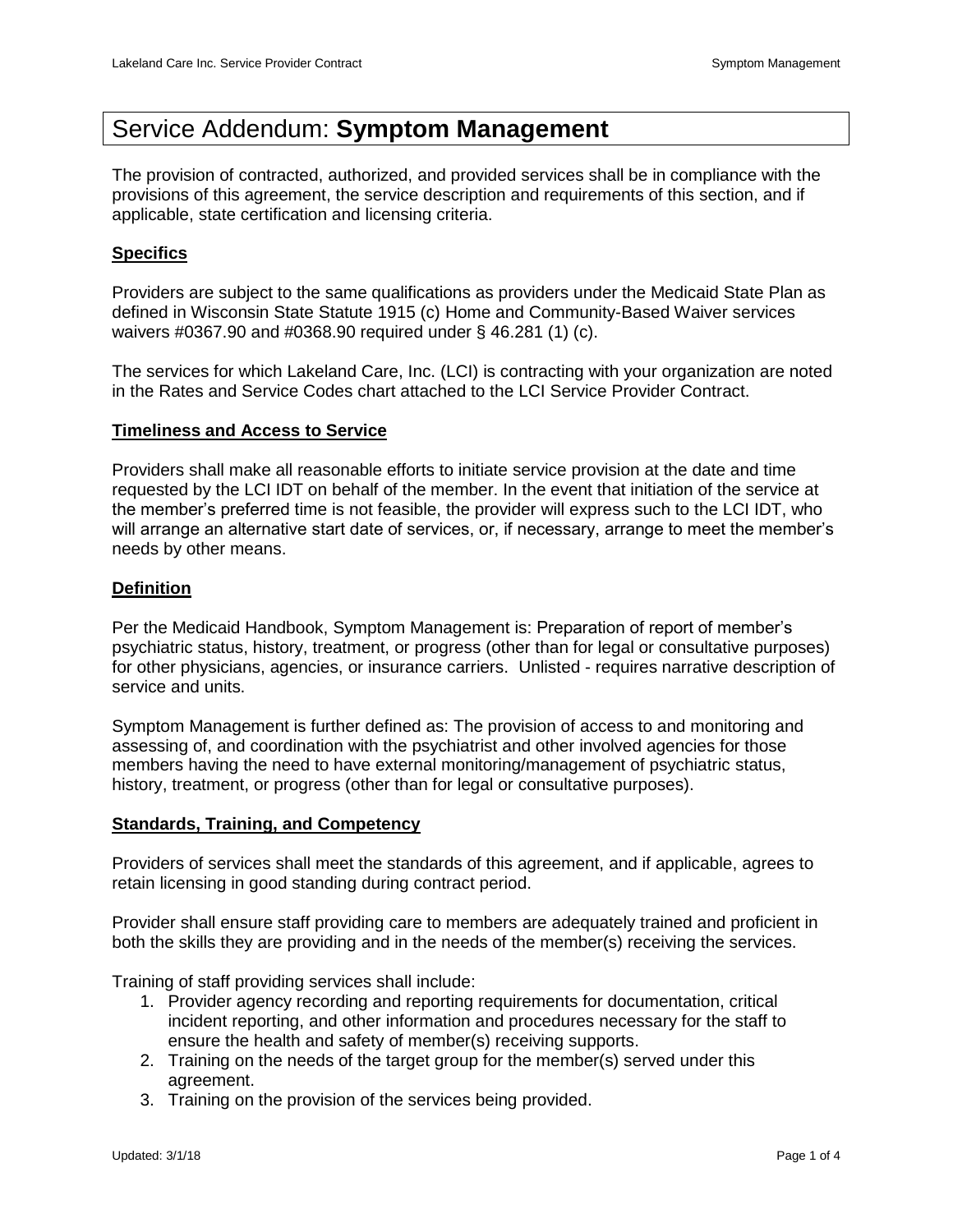- 4. Training on the needs, strengths, and preferences of the individual(s) being served.
- 5. Training on rights and confidentiality of individuals supported.
- 6. Information and provider procedure for adherence to the LCI policies below:
	- a. Incident Management System
	- b. Restraint and Seclusion Policy and Procedure
	- c. Communication Expectations
	- d. Unplanned use of Restrictive Measure
	- e. Confidentiality

Provider shall ensure competency of individual employees performing services to the LCI members. Competency shall include assurance of the general skills and abilities necessary to perform assigned tasks.

## **Staff to Member Ratio**

Services shall be provided at a 1:1 ratio of provider staff to LCI member, unless the description in the Rates and Service Codes chart of the agreement includes rates and services for ratios different from this level.

## **Staffing Assignment and Turnover**

The provision of successful services is attributable in large part to the strength of the relationship between a member and the staff directly providing the service. Given this contributory factor, provider agrees to make every effort to match and retain direct care staff under this agreement in a manner that optimizes consistency.

In order to establish and preserve this relationship, providers must take specific precautions to establish and monitor these services. Providers must have a process in place for:

- 1. Members to provide feedback on their experience with the employees performing these tasks and respond when appropriate.
- 2. Written information indicating who within the organization to contact with concerns, or questions related to the provision of services or direct care staff.
- 3. Provider will forward documentation and/or feedback to the Interdisciplinary Team (IDT) staff to allow members to express concerns to individuals other than the individual who performs the task.

Changes in staff assignments to specific members and within the organization are at the discretion of the provider. Provider agrees to take member requests for specific staff into consideration when assigning or reassigning staff to specific members and will notify the LCI IDT staff in their reporting of any changes to staff providing services.

## **Collaboration and Coordination of Care**

Through the use of the Resource Allocation Decision method (RAD), the LCI IDT staff shall assess the member's needs and outcomes to determine the amount of services to be authorized. The LCI IDT staff shall exchange pertinent information with the provider at the time the referral is made to assure all health and safety needs are provided during the services. This information exchange shall include the assessed needs and amount of authorized units as it relates to services.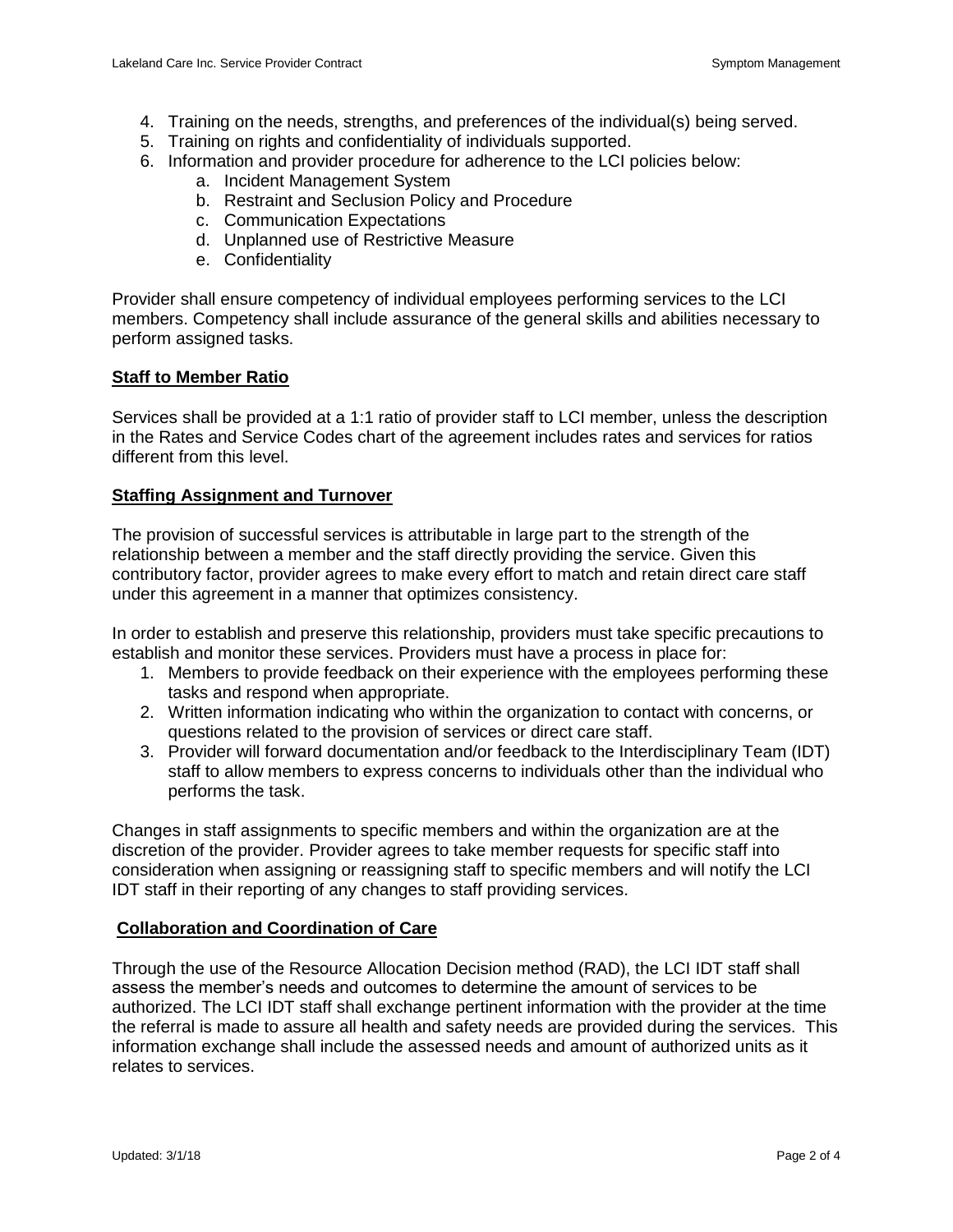All aspects of service shall be discussed between the LCI IDT staff, member or legal representative, and provider to ensure proper collaboration.

Symptom Management Services are intended for need in which:

- 1. LCI member is not able to manage their mental illness independently.
- 2. LCI member must have external mental health monitoring, assessment, and coordination with psychiatrist.
- 3. LCI member is not enrolled in Comprehensive Community Support (CCS).
- 4. LCI member is not enrolled in Community Support Program (CSP).
- 5. LCI member is receiving psychiatric services.

Service Description:

- LCI member receives ongoing access to Mental Health provider and
- LCI member must have external mental health monitoring, assessment, and coordination with psychiatrist and
- LCI member is not able to manage their mental illness independently and
- LCI member cannot self-identify when their symptoms are increasing and an intervention may be necessary.
- LCI member may meet with the Symptom Management Provider between psychiatry or counselor appointments when frequency and severity of symptoms warrant. The Symptom Management Provider must collaborate with LCI IDT Staff regarding ongoing/continuing frequency of service.
- The Symptom Management Provider must assess LCI member's current situation, communicate with necessary staff (psychiatrist) to give guidance or seek input, additional appointments may be necessary when urgent situations arise. The Symptom Management Provider must collaborate with LCI IDT Staff regarding ongoing/continuing frequency of service.
- The Symptom Management Provider may assess for further needed support from the Behavioral Health team. IDT Staff may request assessment for CCS or CSP, to appropriately meet member needs, ongoing.

#### **Documentation**

Providers shall comply with documentation as required by this agreement, and if applicable, state licensure and certification requirements as expressed by ordinance, state and federal rules and regulations applicable to the services covered by this contract.

Providers shall prepare and send a written report to LCI IDT staff every month. IDT staff may request additional written and/or verbal information to enhance coordination and/or quality of care.

The written report shall include the following elements:

- 1. Description of symptoms and/or related changes in symptoms and contributing factors a. Dates of service
- 2. Action taken by the Symptom Management Provider
- 3. Recommendations and necessary follow-up, to include responsible parties and timeframes.